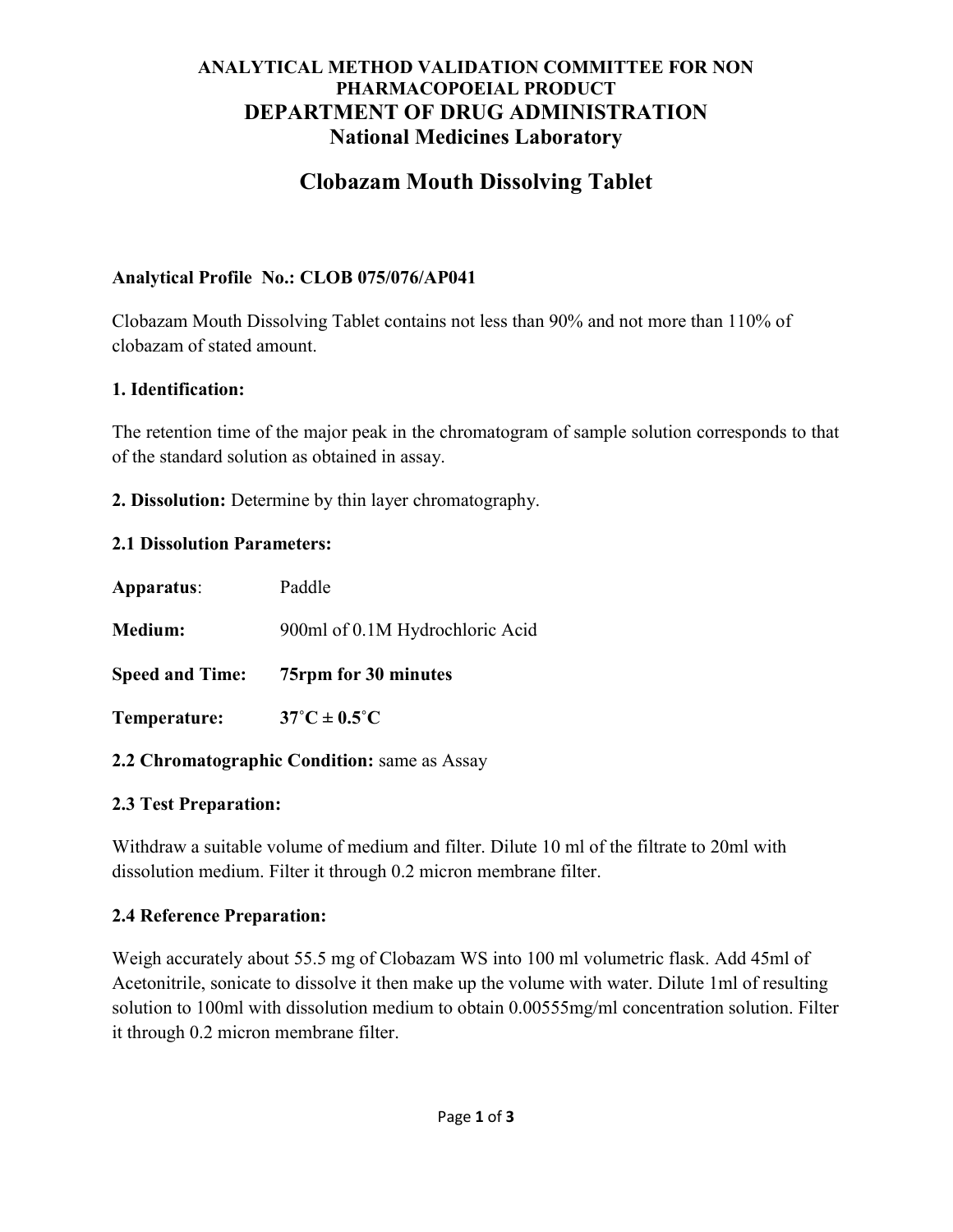### ANALYTICAL METHOD VALIDATION COMMITTEE FOR NON PHARMACOPOEIAL PRODUCT DEPARTMENT OF DRUG ADMINISTRATION National Medicines Laboratory

2.5 Procedure: Proceed the process as described in assay method and calculate the percent release of Clobazam.

#### 2.6 Limit:

D. NLT 80%

3. Uniformity of Content (if required):

3.1 Chromatographic Condition: same as Assay

3.2 Standard Preparation: same as Assay

## 3.3 Sample Preparation:

Weigh 10 tablets individually and place one tablet individually in 100 ml volumetric flask. Add 70 ml of mobile phase & sonicate for 15 minutes to dissolve. After sonication, dilute to 100 ml with same solvent. Dilute 10 ml of resulting solution to 20ml with mobile phase to obtain 0.05mg/ml concentration solution. Filter it through 0.2 micron membrane filter.

3.4 Procedure: Proceed the process as described in assay method and calculate uniformity of content.

# 3.5 Limit:

85-115% of stated amount

4. Assay: Determine by liquid chromatography

#### 4.1 Chromatographic Condition:

| Column:                  | $C18(15 \text{ cm X } 4.6 \text{ mm}), 5 \mu m$ |
|--------------------------|-------------------------------------------------|
| <b>Flow rate:</b>        | $1.0 \text{ m}$ /min                            |
| <b>Injection volume:</b> | $20 \mu l$                                      |
| Wavelength:              | 230nm                                           |
| Detector:                | НV                                              |